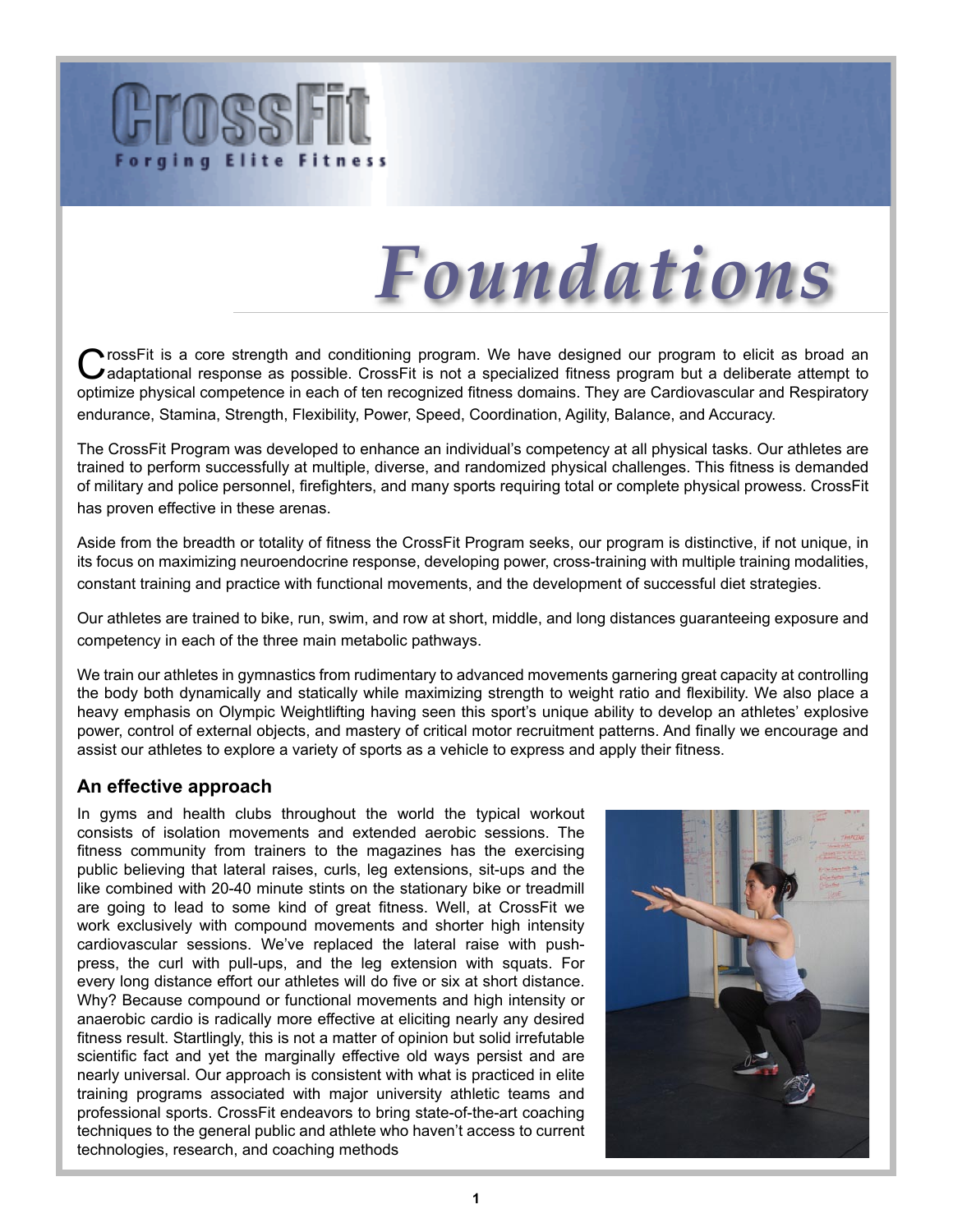#### **Is this for me?**

Absolutely! Your needs and the Olympic athlete's differ by degree not kind. Increased power, strength, cardiovascular and respiratory endurance, flexibility, stamina, coordination, agility, balance, and coordination are each important to the world's best athletes and to our grandparents. The amazing truth is that the very same methods that elicit optimal response in the Olympic or professional athlete will optimize the same response in the elderly. Of course, we can't load your grandmother with the same squatting weight that we'd assign an Olympic skier, but they both need to squat. In fact, squatting is essential to maintaining functional independence and improving fitness. Squatting is just one example of a movement that is universally valuable and essential yet rarely taught to any but the most advanced of athletes. This is a tragedy. Through painstakingly thorough coaching and incremental load assignment CrossFit has been able to teach anyone who can care for themselves to perform safely and with maximum efficacy the same movements typically utilized by professional coaches in elite and certainly exclusive environments.

#### **Who has benefited from CrossFit?**

Many professional and elite athletes are participating in the CrossFit Program. Prizefighters, cyclists, surfers, skiers, tennis players, triathletes and others competing at the highest levels are using the CrossFit approach to advance their core strength and conditioning, but that's not all. CrossFit has tested its methods on the sedentary, overweight, pathological, and elderly and found that these special populations met the same success as our stable of athletes. We call this "bracketing". If our program works for Olympic Skiers and overweight, sedentary homemakers then it will work for you.



#### **Your current regimen**

If your current routine looks somewhat like what we've described as typical of the fitness magazines and gyms don't despair. Any exercise is better than none, and you've not wasted your time. In fact, the aerobic exercise that you've been doing is an essential foundation to fitness and the isolation movements have given you some degree of strength. You are in good company; we have found that some of the world's best athletes were sorely lacking in their core strength and conditioning. It's hard to believe but many elite athletes have achieved international success and are still far from their potential because they have not had the benefit of state-of-the-art coaching methods

## **Just what is a "core strength and conditioning" program?**

CrossFit is a core strength and conditioning program in two distinct senses. First, we are a core strength and conditioning program in the sense that the fitness we develop is foundational to all other athletic needs. This is the same sense in which the university courses required of a particular major are called the "core curriculum". This is the stuff that everyone needs. Second, we are a "core" strength and conditioning program in the literal sense meaning the center of something. Much of our work focuses on the major functional axis of the human body, the extension and flexion, of the hips and extension, flexion, and rotation of the torso or trunk. The primacy of core strength and conditioning in this sense is supported by the simple observation that powerful hip extension alone is necessary and nearly sufficient for elite athletic performance. That is, our experience has been that no one without the capacity for powerful hip extension enjoys great athletic prowess and nearly everyone we've met with that capacity was a great athlete. Running, jumping, punching and throwing all originate at the core. At CrossFit we endeavor to develop our athletes from the inside out, from core to extremity, which is by the way how good functional movements recruit muscle, from the core to the extremities.

## **Can I enjoy optimal health without being an athlete?**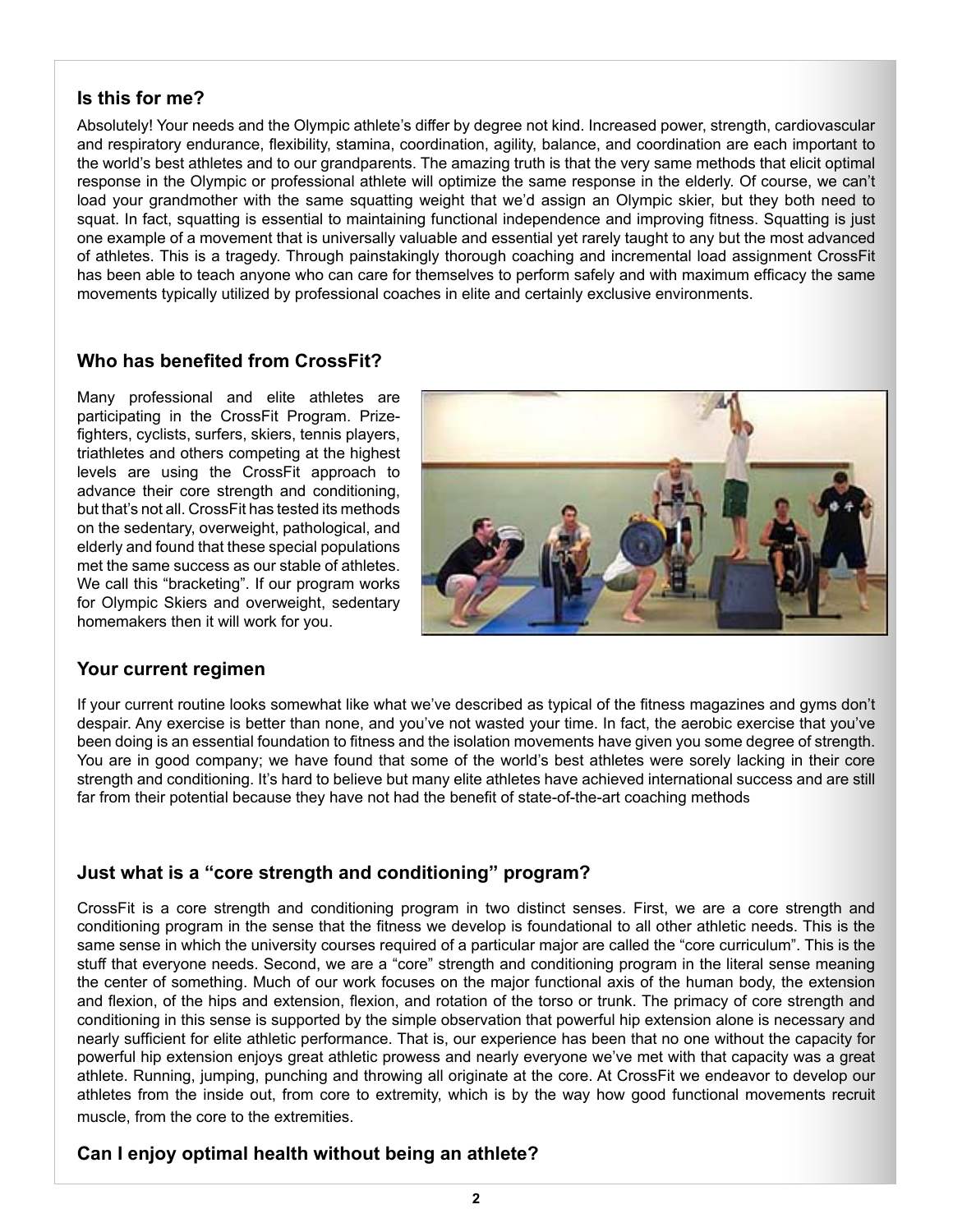No! Athletes experience a protection from the ravages of aging and disease that non-athletes never find. For instance, 80-year-old athletes are stronger than non-athletes in their prime at 25 years old. If you think that strength isn't important consider that strength loss is what puts people in nursing homes. Athletes have greater bone density, stronger immune systems, less coronary heart disease, reduced cancer risk, fewer strokes, and less depression than non-athletes

### **What is an athlete?**

According to Merriam Webster's Collegiate Dictionary, an athlete is "a person who is trained or skilled in exercises, sports, or games requiring strength, agility, or stamina".

The CrossFit definition of an athlete is a bit tighter. The CrossFit definition of an athlete is "a person who is trained or skilled in strength, power, balance and agility, flexibility, and endurance". The CrossFit model holds "fitness", "health", and "athleticism" as strongly overlapping constructs. For most purposes they can be seen as equivalents.

## **What if I don't want to be an athlete; I just want to be healthy?**

You're in luck. We hear this often, but the truth is that fitness, wellness, and pathology (sickness) are measures of the same entity, your health. There are a multitude of measurable parameters that can be ordered from sick (pathological) to well (normal) to fit (better than normal). These include but are not limited to blood pressure, cholesterol, heart rate, body fat, muscle mass, flexibility, and strength. It seems as though all of the body functions that can go awry have states that are pathological, normal, and exceptional and that elite athletes typically show these parameters in the exceptional range. The CrossFit view is that fitness and health are the same thing. It is also interesting to notice that the health professional maintains your health with drugs and surgery each with potentially undesirable side effect whereas the CrossFit Coach typically achieves a superior result always with "side benefit" vs. side effect.

## **What is the CrossFit method?**

The CrossFit method is to establish a hierarchy of effort and concern that builds as follows:

Diet - lays the molecular foundations for fitness and health.

Metabolic Conditioning - builds capacity in each of three metabolic pathways, beginning with aerobic, then lactic acid, and then phosphocreatine pathways.

Gymnastics - establishes functional capacity for body control and range of motion.

Weightlifting and throwing - develop ability to control external objects and produce power.

Sport - applies fitness in competitive atmosphere with more randomized movements and skill mastery.

## **Examples of CrossFit exercises**

Biking, running, swimming, and rowing in an endless variety of drills. The clean&jerk, snatch, squat, deadlift, push-press, bench-press, and power-clean. Jumping, medicine ball throws and catches, pull-ups, dips, push-ups, handstands, presses to handstand, pirouettes, kips, cartwheels, muscle-ups, sit-ups, scales, and holds. We make regular use of bikes, the track, rowing shells and ergometers, Olympic weight sets, rings, parallel bars, free exercise mat, horizontal bar, plyometrics boxes, medicine balls, and jump rope.

There isn't a strength and conditioning program anywhere that works with a greater diversity of tools, modalities, and drill

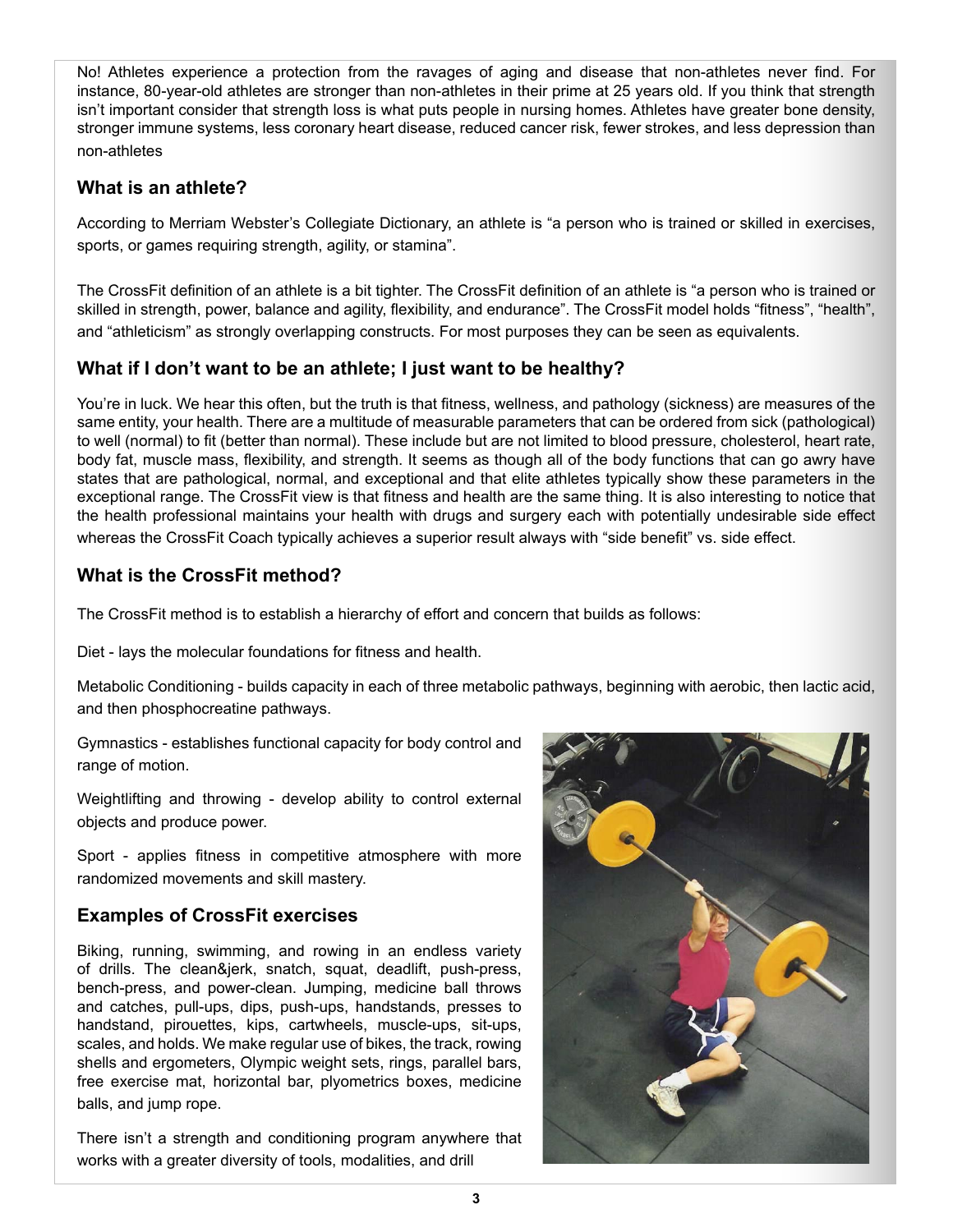#### **What if I don't have time for all of this?**

It is a common sentiment to feel that because of the obligations of career and family that you don't have the time to become as fit as you might like. Here's the good news: world class, age group strength and conditioning is obtainable through an hour a day six days per week of training. It turns out that the intensity of training that optimizes physical conditioning is not sustainable past forty-five minutes to an hour. Athletes that train for hours a day are developing skill or training for sports that include adaptations inconsistent with elite strength and conditioning. Past one hour, more is not better!

## **"Fringe Athletes"**

There is a near universal misconception that long distance athletes are fitter that their short distance counterparts. The triathlete, cyclist, and marathoner are often regarded as among the fittest athletes on earth. Nothing could be farther from the truth. The endurance athlete has trained long past any cardiovascular health benefit and has lost ground in strength, speed, and power, typically does nothing for coordination, agility, balance, and accuracy and possesses little more than average flexibility. This is hardly the stuff of elite athleticism. The CrossFit athlete, remember, has trained and practiced for optimal physical competence in all ten physical skills (cardiovascular/respiratory endurance, stamina, flexibility, strength, power, speed, coordination, agility, balance, and accuracy). The excessive aerobic volume of the endurance athlete's training has cost him in speed, power, and strength to the point where his athletic competency has been compromised. No triathlete is in ideal shape to wrestle, box, pole-vault, sprint, play any ball sport, fight fires, or do police work. Each of these requires a fitness level far beyond the needs of the endurance athlete. None of this suggests that being a marathoner, triathlete or other endurance athlete is a bad thing; just don't believe that training as a long distance athlete gives you the fitness that is prerequisite to many sports. CrossFit considers the Sumo Wrestler, triathlete, marathoner, and power lifter to be "fringe athletes" in that their fitness demands are so specialized as to be inconsistent with the adaptations that give maximum competency at all physical challenges. Elite strength and conditioning is a compromise between each of the ten physical adaptations. Endurance athletes do not balance that compromise.

### **Aerobics and Anaerobics**

There are three main energy systems that fuel all human activity. Almost all changes that occur in the body due to exercise are related to the demands placed on these energy systems. Furthermore, the efficacy of any given fitness regimen may largely be tied to its ability to elicit an adequate stimulus for change within these three energy systems.

Energy is derived aerobically when oxygen is utilized to metabolize substrates derived from food and liberates energy. An activity is termed aerobic when the majority of energy needed is derived aerobically. These activities are usually greater than ninety seconds in duration and involve low to moderate power output or intensity. Examples of aerobic activity include running on the treadmill for twenty minutes, swimming a mile, and watching TV.

Energy is derived anaerobically when energy is liberated from substrates in the absence of oxygen. Activities are considered anaerobic when the majority of the energy needed is derived anaerobically. These activities are of less than two minutes in duration and involve moderate to high power output or intensity. There are two such anaerobic systems, the phosphagen system and the lactic acid system. Examples of anaerobic activity include running a 100 meter sprint, squatting, and doing pull-ups.

Our main purpose here is to discuss how anaerobic and aerobic training support performance variables like strength, power, speed, and endurance. We also support the contention that total conditioning and optimal health necessitates training each of the physiological systems in a systematic fashion.

It warrants mention that in any activity all three energy systems are utilized though one may dominate. The interplay of these systems can be complex, yet a simple examination of the characteristics of aerobic vs. anaerobic training can prove useful.

Aerobic training benefits cardiovascular function and decreases body fat. This is certainly of significant benefit. Aerobic conditioning allows us to engage in moderate/low power output for extended period of time. This is valuable for many sports. Athletes engaging in excessive aerobic training witness decreases in muscle mass, strength, speed, and power. It is not uncommon to find marathoners with a vertical leap of several inches and a bench press well below average for most athletes. Aerobic activity has a pronounced tendency to decrease anaerobic capacity. This does not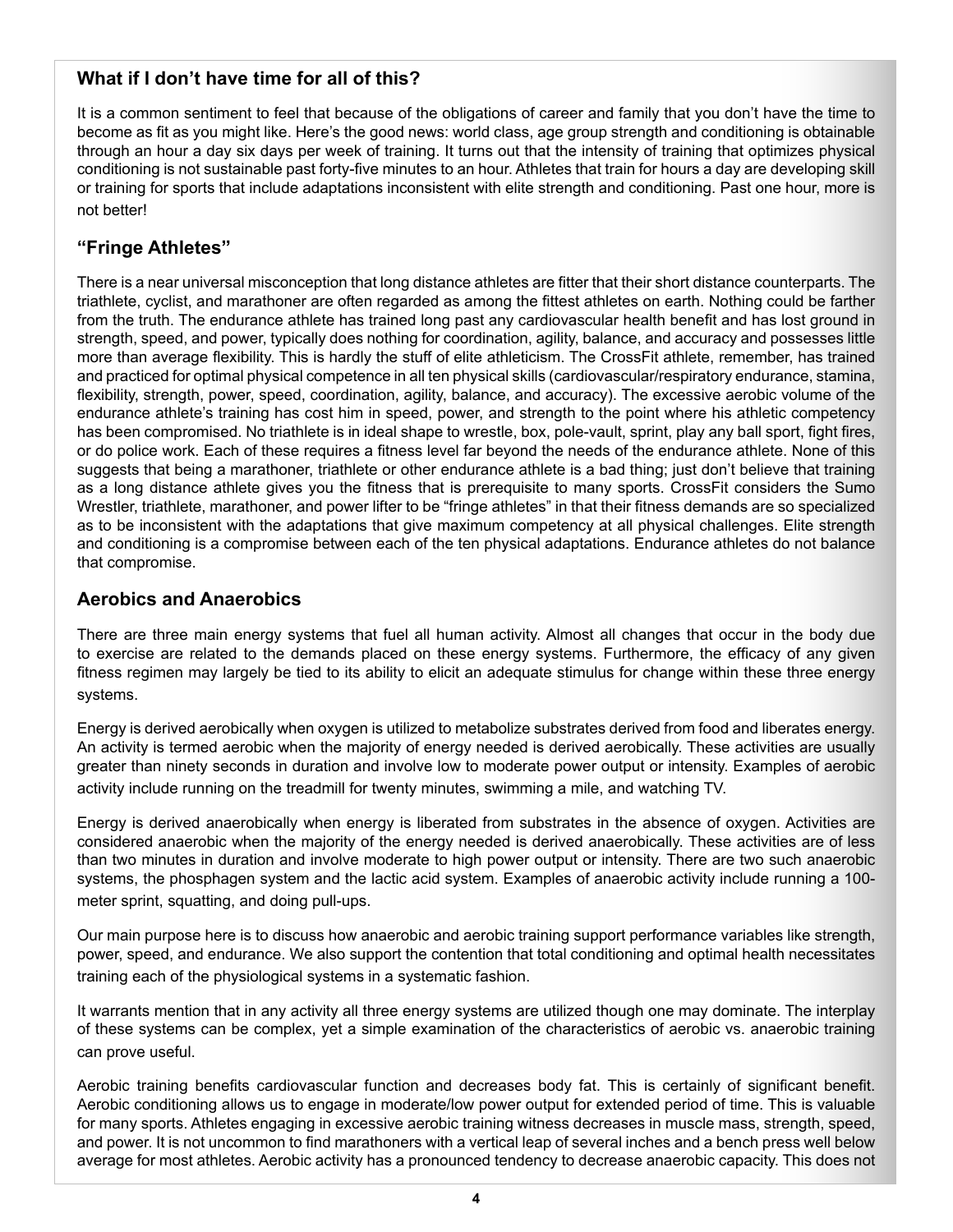bode well for athletes or the individual interested in total conditioning or optimal health.

Anaerobic activity also benefits cardiovascular function and decreases body fat. Anaerobic activity is unique in its capacity to dramatically improve power, speed, strength, and muscle mass. Anaerobic conditioning allows us to exert tremendous forces over a very brief time. Perhaps the aspect of anaerobic conditioning that bears greatest consideration is that anaerobic conditioning will not adversely affect aerobic capacity! In fact, properly structured, anaerobic activity can be used to develop a very high level of aerobic fitness without the muscle wasting consistent with high volume aerobic exercise!

Basketball, football, gymnastics, boxing, track and field events under one mile, soccer, swimming events under 400 yards, volleyball, wrestling, and weightlifting are all sports that require the majority of training time spent in anaerobic activity. Long distance and ultra-endurance running, cross-country skiing, and 1500+ yard swimming are all sports that require aerobic training at levels that produce results unacceptable to other athletes or individuals concerned with total conditioning or optimal health.

The CrossFit approach is to judiciously balance anaerobic and aerobic exercise in a manner that is consistent with the athlete's goals. Our exercise prescriptions adhere to proper specificity, progression, variation, and recovery to optimize adaptations.

## **The Olympic Lifts, a.k.a., Weightlifting**

There are two Olympic lifts, the clean and jerk and the snatch. Mastery of these lifts develops the squat, deadlift, powerclean, and split jerk while integrating them into a single movement of unequaled value in all of strength and conditioning. The Olympic lifters are without a doubt the world's strongest athletes.

These lifts train athletes to effectively activate more muscle fibers more rapidly than through any other modality of training. The explosiveness that results from this training is of vital necessity to every sport.

Practicing the Olympic lifts teaches one to apply force to muscle groups in proper sequence, i.e., from the center of the body to its extremities (core to extremity). Learning this vital technical lesson benefits all athletes who need to impart force to another person or object as is commonly required in nearly all sports.

In addition to learning to impart explosive forces, the clean and jerk and snatch condition the body to receive such forces from another moving body both safely and effectively.

Numerous studies have demonstrated the Olympic lifts unique capacity to develop strength, muscle, power, speed, coordination, vertical leap, muscular endurance, bone strength, and the physical capacity to withstand stress. It is also worth mentioning that the Olympic lifts are the only lifts shown to increase maximum oxygen uptake, the most important marker for cardiovascular fitness.

Sadly, the Olympic lifts are seldom seen in the commercial fitness community because of their inherently complex and technical nature. CrossFit makes them available to anyone with the patience and persistence to learn.

## **Gymnastics**

The extraordinary value of gymnastics as a training modality lies in its reliance on the body's own weight as the sole source of resistance. This places a unique premium on the improvement of strength to weight ratio. Unlike other strength training modalities gymnastics and calisthenics allow for increases in strength only while increasing strength to weight ratio!

Gymnastics develops pull-ups, squats, lunges, jumping, push-ups, and numerous presses to handstand, scales, and holds. These skills are unrivaled in their benefit to the physique as evident in any competitive gymnast.

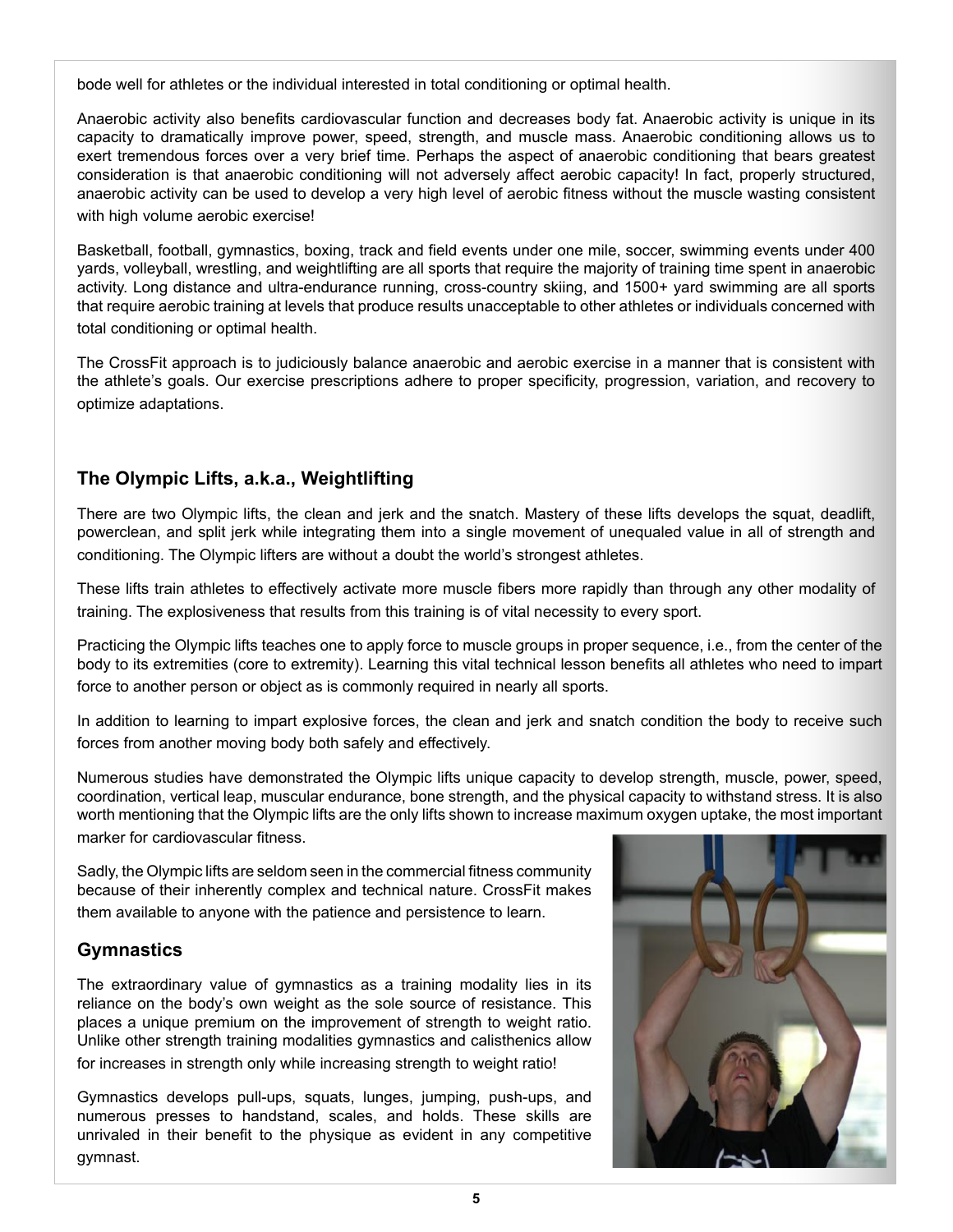As important as the capacity of this modality is for strength development it is without a doubt the ultimate approach to improving coordination, balance, agility, accuracy, and flexibility. Through the use of numerous presses, handstands, scales, and other floor work the gymnast's training greatly enhances kinesthetic sense.

The variety of movements available for inclusion in this modality probably exceeds the number of exercises known to all non-gymnastic sport! The rich variety here contributes substantially to the CrossFit program's ability to inspire great athletic confidence and prowess.

For a combination of strength, flexibility, well-developed physique, coordination, balance, accuracy, and agility the gymnast has no equal in the sports world. The inclusion of this training modality is absurdly absent from nearly all training programs.

#### **Routines**

There is no ideal routine! In fact, the chief value of any routine lies in abandoning it for another. The CrossFit ideal is to train for any contingency. The obvious implication is that this is possible only if there is a tremendously varied, if not randomized, quality to the breadth of stimulus. It is in this sense that the CrossFit Program is a core strength and conditioning program. Anything else is sport specific training not core strength and conditioning.

Any routine, no matter how complete, contains within its omissions the parameters for which there will be no adaptation. The breadth of adaptation will exactly match the breadth of the stimulus. For this reason the CrossFit program embraces short, middle, and long distance metabolic conditioning, low, moderate, and heavy load assignment. We encourage creative and continuously varied compositions that tax physiological functions against every realistically conceivable combination of stressors. This is the stuff of surviving fights and fires. Developing a fitness that is varied yet complete defines the very art of strength and conditioning coaching.

This is not a comforting message in an age where scientific certainty and specialization confer authority and expertise. Yet, the reality of performance enhancement cares not one wit for trend or authority. The CrossFit Program's success in elevating the performance of world-class athletes lies clearly in demanding of our athletes total and complete physical competence. No routine takes us there.

#### **Neuroendocrine Adaptation**

"Neuroendocrine adaptation" is a change in the body that affects you either neurologically or hormonally. Most important adaptations to exercise are in part or completely a result of a hormonal or neurological shift. Current research, much of it done by Dr. William Kraemer, Penn State University, has shown which exercise protocols maximize neuroendocrine responses. Earlier we faulted isolation movements as being ineffectual. Now we can tell you that one of the critical elements missing from these movements is that they invoke essentially no neuroendocrine response.

Among the hormonal responses vital to athletic development are substantial increases in testosterone, insulinlike growth factor, and human growth hormone. Exercising with protocols known to elevate these hormones eerily mimics the hormonal changes sought in exogenous hormonal therapy (steroid use) with none of the deleterious effect. Exercise regimens that induce a high neuroendocrine response produce champions! Increased muscle mass and bone density are just two of many adaptative responses to exercises capable of producing a significant neuroendocrine response.

It is impossible to overstate the importance of the neuroendocrine response to exercise protocols. This is why it is one of the four defining themes of the CrossFit Program. Heavy load weight training, short rest between sets, high heart rates, high intensity training, and short rest intervals, though not entirely distinct components, are all associated with a high neuroendocrine response.

#### **Power**

Power is defined as the "time rate of doing work." It has often been said that in sport speed is king. At CrossFit "power" is the undisputed king of performance. Power is in simplest terms, "hard and fast." Jumping, punching, throwing, and sprinting are all measures of power. Increasing your ability to produce power is necessary and nearly sufficient to elite athleticism. Additionally, power is the definition of intensity, which in turn has been linked to nearly every positive aspect of fitness. Increases in strength, performance, muscle mass, and bone density all arise in proportion to the intensity of exercise. And again, intensity is defined as power. Power is one of the four defining themes of the CrossFit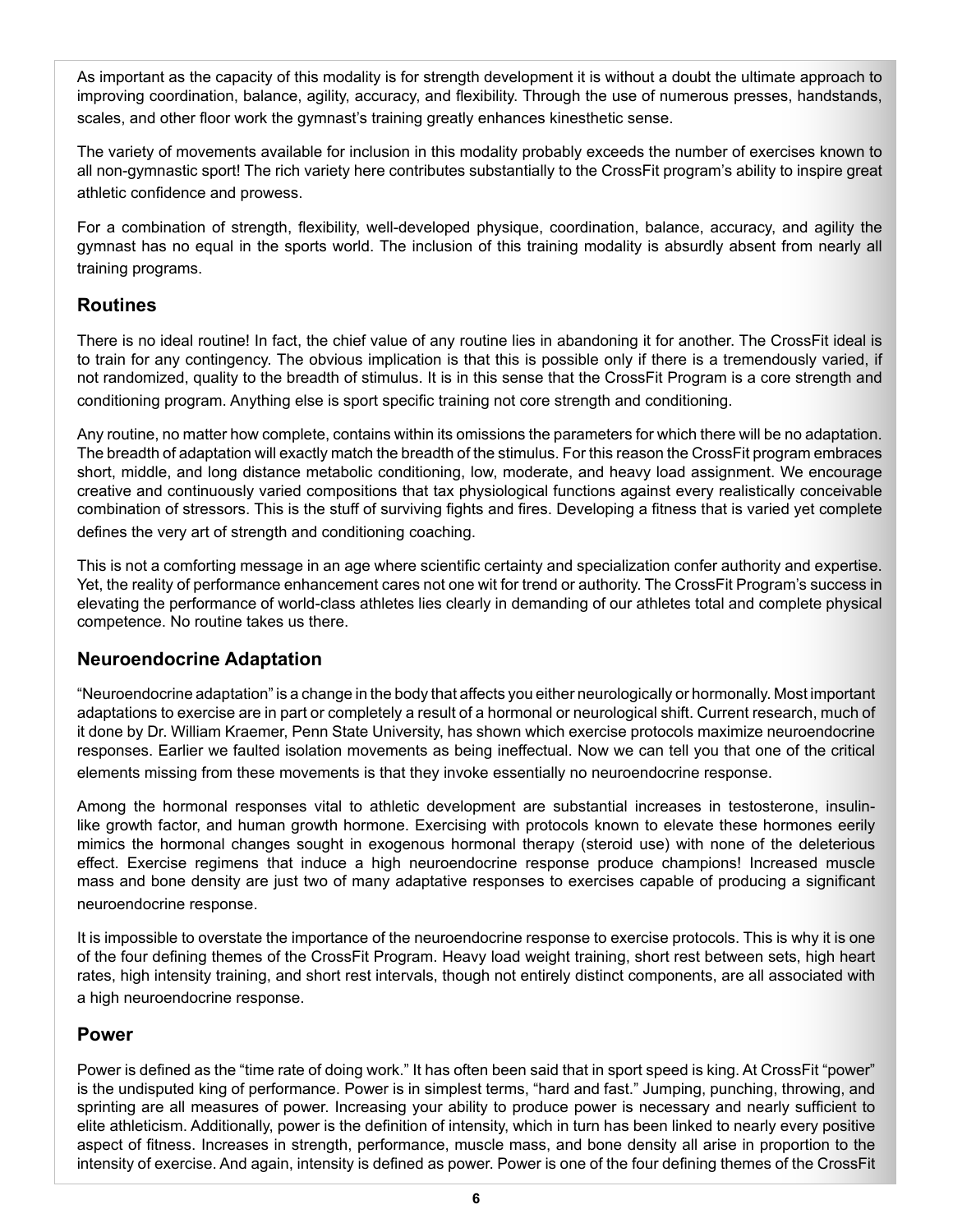Program. Power development is an ever-present aspect of the CrossFit Daily Workout.

# **Cross-Training**

Cross training is typically defined as participating in multiple sports. At CrossFit we take a much broader view of the term. We view cross training as exceeding the normal parameters of the regular demands of your sport or training. The CrossFit Program recognizes functional, metabolic, and modal cross training. That is we regularly train past the normal motions, metabolic pathways, and modes or sports common to the athlete's sport or exercise regimen. We are unique and again distinctive to the extent that we adhere to and program within this context.

If you remember the CrossFit objective of providing a broad based fitness that provides maximal competency in all adaptive capacities, cross training, or training outside of the athletes normal or regular demands is a given. The CrossFit coaching staff had long ago noticed that athletes are weakest at the margins of their exposure for almost every measurable parameter. For instance, if you only cycle between five to seven miles at each training effort you will test weak at less than five and greater than seven miles. This is true for range of motion, load, rest, intensity, and power, etc. The CrossFit workouts are engineered to expand the margins of exposure as broad as function and capacity will allow. Cross training is one of the four CrossFit defining themes.

### **Functional Movements**

There are movements that mimic motor recruitment patterns that are found in everyday life. Others are somewhat unique to the gym. Squatting is standing from a seated position; deadlifting is picking any object off the ground.They are both functional movements. Leg extension and leg curl both have no equivalent in nature and are in turn nonfunctional movements. The bulk of isolation movements are non-functional movements. By contrast the compound or multi-joint movements are functional. Natural movement typically involves the movement of multiple joints for every activity.

The importance of functional movements is primarily two-fold. First of all the functional movements are mechanically sound and therefore safe, and secondly they are the movements that elicit a high neuroendocrine response.

CrossFit has managed a stable of elite athletes and dramatically enhanced their performance exclusively with functional movements. The superiority of training with functional movements is clearly apparent with any athlete within weeks of their incorporation.

The soundness and efficacy of functional movement is so profound that exercising without them is by comparison a colossal waste of time. For this reason functional movement is one of the four dominant CrossFit themes.